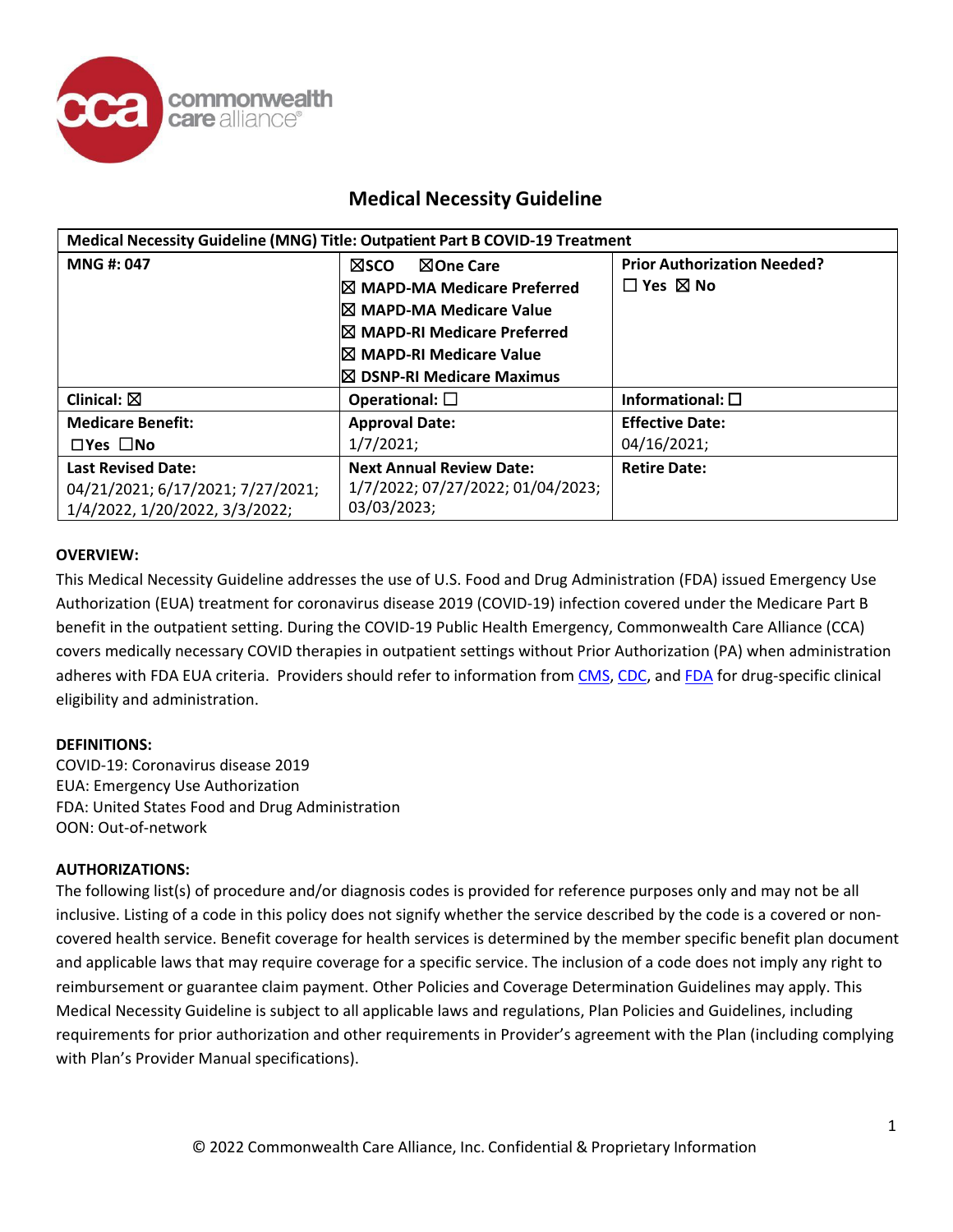

| <b>Medical Necessity Guideline</b> |
|------------------------------------|
|------------------------------------|

| <b>Product</b>  | <b>Product Code</b>                                                                                                                                                                                                                                                                                                                                                                                                                                                                                                                                                                | <b>Administration Code</b>                                                                                                                                                                                                                                                                                                                                                                                                                                                                                                                                                                                                     |
|-----------------|------------------------------------------------------------------------------------------------------------------------------------------------------------------------------------------------------------------------------------------------------------------------------------------------------------------------------------------------------------------------------------------------------------------------------------------------------------------------------------------------------------------------------------------------------------------------------------|--------------------------------------------------------------------------------------------------------------------------------------------------------------------------------------------------------------------------------------------------------------------------------------------------------------------------------------------------------------------------------------------------------------------------------------------------------------------------------------------------------------------------------------------------------------------------------------------------------------------------------|
| Sotrovimab      | Q0247<br>Long descriptor: Injection, sotrovimab,<br>500 mg<br>Short descriptor: Sotrovimab                                                                                                                                                                                                                                                                                                                                                                                                                                                                                         | M0247<br>Long Descriptor: Intravenous infusion, sotrovimab,<br>includes infusion and post administration<br>monitoring<br>Short Descriptor: Sotrovimab infusion                                                                                                                                                                                                                                                                                                                                                                                                                                                                |
| Sotrovimab      | Q0247<br>Long descriptor: Injection, sotrovimab,<br>500 mg<br>Short descriptor: Sotrovimab                                                                                                                                                                                                                                                                                                                                                                                                                                                                                         | M0248<br>Long Descriptor: Intravenous infusion, sotrovimab,<br>includes infusion and post administration<br>monitoring in the home or residence; this includes a<br>beneficiary's home that has been made provider-<br>based to the hospital during the COVID-19 public<br>health emergency<br>Short Descriptor: Sotrovimab inf, home admin                                                                                                                                                                                                                                                                                    |
| Tixagevimab and | Q0220                                                                                                                                                                                                                                                                                                                                                                                                                                                                                                                                                                              | M0220                                                                                                                                                                                                                                                                                                                                                                                                                                                                                                                                                                                                                          |
| cilgavimab      | Long descriptor: Injection, tixagevimab<br>and cilgavimab, for the pre-exposure<br>prophylaxis only, for certain adults and<br>pediatric individuals (12 years of age and<br>older weighing at least 40kg) with no<br>known sars-cov-2 exposure, who either<br>have moderate to severely compromised<br>immune systems or for whom vaccination<br>with any available covid-19 vaccine is not<br>recommended due to a history of severe<br>adverse reaction to a covid-19 vaccine(s)<br>and/or covid-19 vaccine component(s),<br>300 mg<br>Short descriptor: Tixagev and cilgav inj | Long descriptor: Injection, tixagevimab and<br>cilgavimab, for the pre-exposure prophylaxis only,<br>for certain adults and pediatric individuals (12 years<br>of age and older weighing at least 40kg) with no<br>known sars-cov-2 exposure, who either have<br>moderate to severely compromised immune<br>systems or for whom vaccination with any available<br>covid-19 vaccine is not recommended due to a<br>history of severe adverse reaction to a covid-19<br>vaccine(s) and/or covid-19 vaccine component(s),<br>includes injection and post administration<br>monitoring<br>Short descriptor: Tixagev and cilgav inj |
| Tixagevimab and | Q0220                                                                                                                                                                                                                                                                                                                                                                                                                                                                                                                                                                              | M0221                                                                                                                                                                                                                                                                                                                                                                                                                                                                                                                                                                                                                          |
| cilgavimab      | Long descriptor: Injection, tixagevimab<br>and cilgavimab, for the pre-exposure<br>prophylaxis only, for certain adults and<br>pediatric individuals (12 years of age and<br>older weighing at least 40kg) with no<br>known sars-cov-2 exposure, who either<br>have moderate to severely compromised<br>immune systems or for whom vaccination<br>with any available covid-19 vaccine is not                                                                                                                                                                                       | Long descriptor: Injection, tixagevimab and<br>cilgavimab, for the pre-exposure prophylaxis only,<br>for certain adults and pediatric individuals (12 years<br>of age and older weighing at least 40kg) with no<br>known sars-cov-2 exposure, who either have<br>moderate to severely compromised immune<br>systems or for whom vaccination with any available<br>covid-19 vaccine is not recommended due to a<br>history of severe adverse reaction to a covid-19                                                                                                                                                             |
|                 | recommended due to a history of severe                                                                                                                                                                                                                                                                                                                                                                                                                                                                                                                                             | vaccine(s) and/or covid-19 vaccine component(s),                                                                                                                                                                                                                                                                                                                                                                                                                                                                                                                                                                               |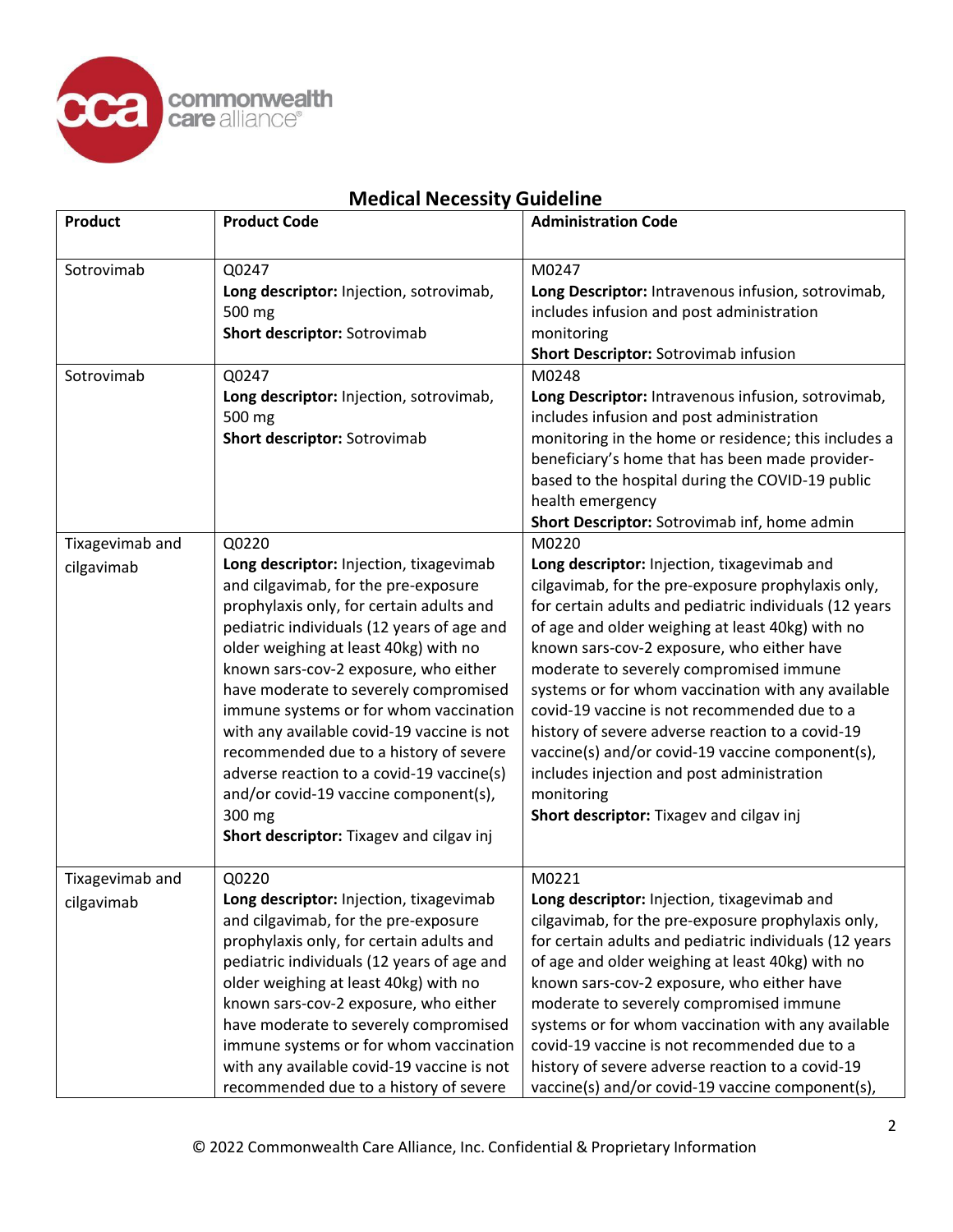

# **Medical Necessity Guideline**

|              | adverse reaction to a covid-19 vaccine(s) | includes injection and post administration           |
|--------------|-------------------------------------------|------------------------------------------------------|
|              | and/or covid-19 vaccine component(s),     | monitoring in the home or residence; this includes a |
|              | 300 mg                                    | beneficiary's home that has been made provider-      |
|              | Short descriptor: Tixagev and cilgav inj  | based to the hospital during the covid-19 public     |
|              |                                           | health emergency                                     |
|              |                                           | Short descriptor: Tixagev and cilgav inj hm          |
| Bebtelovimab | Q0222                                     | M0222                                                |
|              | Long descriptor: Injection, bebtelovimab, | Long Descriptor: Intravenous injection,              |
|              | 175 mg                                    | bebtelovimab, includes injection and post            |
|              | Short descriptor: Bebtelovimab 175 mg     | administration monitoring                            |
|              |                                           | Short Descriptor: Bebtelovimab injection             |
| Bebtelovimab | Q0222                                     | M0223                                                |
|              | Long descriptor: Injection, bebtelovimab, | Long Descriptor: Intravenous injection,              |
|              | 175 mg                                    | bebtelovimab, includes injection and post            |
|              | Short descriptor: Bebtelovimab 175 mg     | administration monitoring in the home or             |
|              |                                           | residence; this includes a beneficiary's home that   |
|              |                                           | has been made provider-based to the hospital         |
|              |                                           | during the covid-19 public health emergency          |
|              |                                           | Short Descriptor: Bebtelovimab injection home        |
| Remdesivir   | J0248                                     |                                                      |
|              | Long descriptor: Injection, remdesivir, 1 |                                                      |
|              | mg                                        |                                                      |
|              | Short descriptor: Inj, remdesivir, 1 mg   |                                                      |
|              |                                           |                                                      |

## **RELATED REFERENCES:**

- 1. Centers for Medicare and Medicaid Services COVID-19 Monoclonal Antibodies. [https://www.cms.gov/monoclonal.](https://www.cms.gov/monoclonal) Accessed 2/25/2022.
- 2. U.S. Food and Drug Administration Coronavirus Disease 2019 (COVID-19) EUA Information. [https://www.fda.gov/emergency-preparedness-and-response/mcm-legal-regulatory-and-policy](https://www.fda.gov/emergency-preparedness-and-response/mcm-legal-regulatory-and-policy-framework/emergency-use-authorization#coviddrugs)[framework/emergency-use-authorization#coviddrugs.](https://www.fda.gov/emergency-preparedness-and-response/mcm-legal-regulatory-and-policy-framework/emergency-use-authorization#coviddrugs) Accessed 2/25/2022.

## **ATTACHMENTS:**

| <b>EXHIBIT A:</b> |  |
|-------------------|--|
| <b>EXHIBIT B</b>  |  |

## **REVISION LOG:**

| <b>REVISION</b> | <b>DESCRIPTION</b> |
|-----------------|--------------------|
| <b>DATE</b>     |                    |